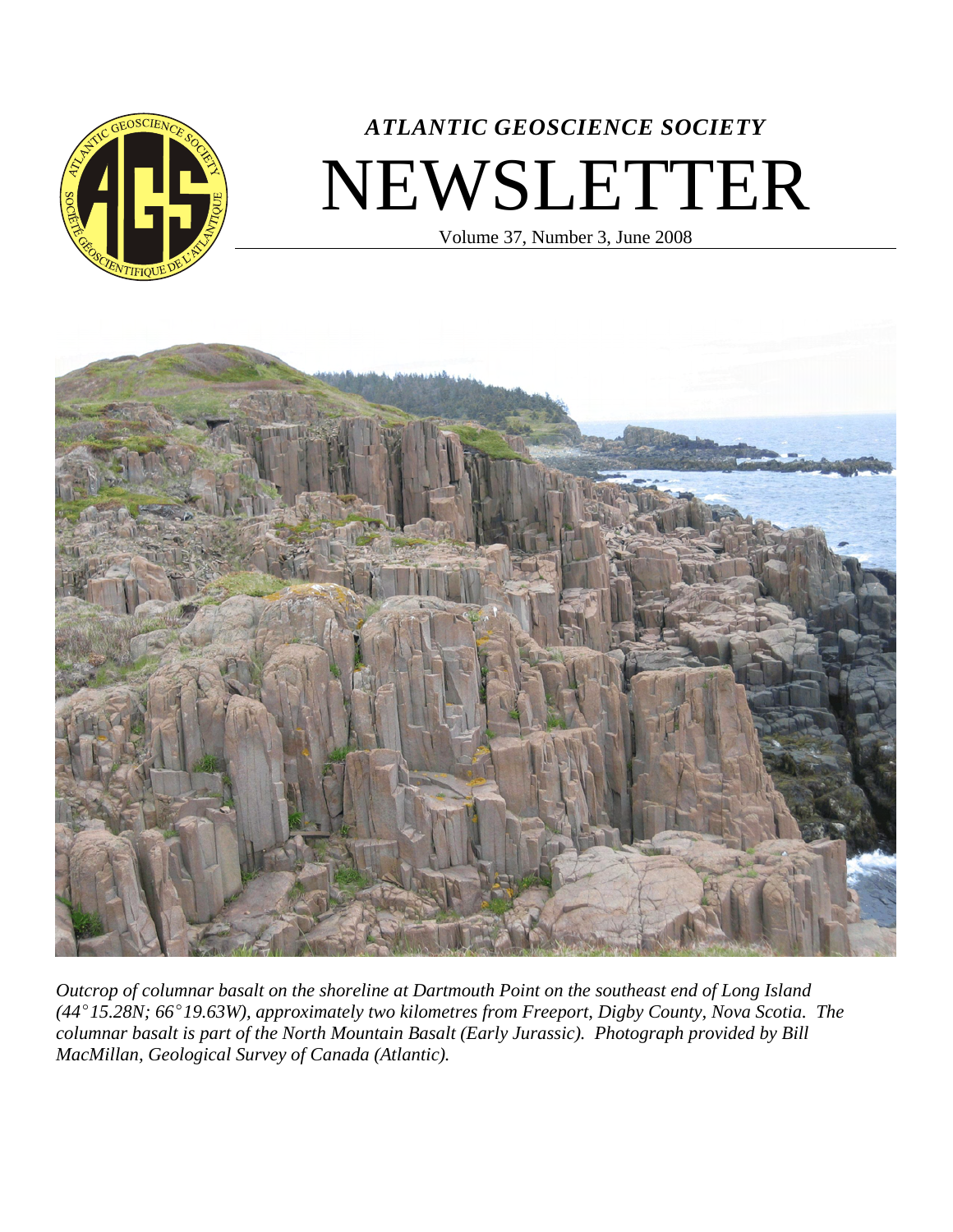#### **PRESIDENT'S FORUM ..............** 2

#### **AGS ACTIVITIES**

| Sandra Barr Award for Best<br>Graduate Student Oral Presentation  3                                                                                              |
|------------------------------------------------------------------------------------------------------------------------------------------------------------------|
|                                                                                                                                                                  |
| <b>INTRODUCING THE CANADIAN</b><br><b>FEDERATION OF EARTH</b><br>SCIENCES $\ldots \ldots \ldots \ldots \ldots \ldots \ldots \ldots$                              |
| <b>NEW HELSMAN AT GEOSCIENCE</b>                                                                                                                                 |
| <b>REGIONAL NEWS AND UPDATES</b>                                                                                                                                 |
| Fundy Geological Museum  5                                                                                                                                       |
| St. Francis Xavier University  6                                                                                                                                 |
|                                                                                                                                                                  |
| University of New Brunswick  7                                                                                                                                   |
| <b>NEW RESEARCH INITIATIVE</b><br><b>AIMED AT UNDERSTANDING</b>                                                                                                  |
| <b>UPCOMING EVENTS</b> 10                                                                                                                                        |
| The deadline for submissions to the next issue is<br>10 October 2008. Please send articles or feedback                                                           |
| to:                                                                                                                                                              |
| John Shimeld, AGS Newsletter editor<br>Geological Survey of Canada (Atlantic)<br>P.O. Box 1006, Dartmouth, NS B2Y 4A2<br>(902) 426-6759 John.Shimeld@nrcan.gc.ca |
| Production of this newsletter is by Nelly Koziel.                                                                                                                |

## **PRESIDENT'S FORUM**

I am not experienced at this – writing a President's Forum. Since I've assumed the presidency from Michael it has been a whirlwind, trying to balance work, family and extra-curricular activities – particularly when involved with an organization as active as the AGS. First of all, although covered in the last newsletter, allow me to personally congratulate Michael Parsons, Jennifer Bates and all the contributors to a hugely successful AGS Colloquium. It is a challenge laid down for the event next year which will be in Moncton. While on the subject of the colloquium, I'd like to express my personal congratulations to Graham Williams for his well-deserved Lifetime Achievement Award. Also, news may not have been leaked yet that the formerly unnamed "Best Graduate Student Oral Presentation" award, given at the colloquium, is now named after Dr. Sandra Barr and will be called the "Sandra Barr Award" for best graduate student oral presentation. A sub-committee of the AGS council voted unanimously to this effect and Sandra graciously accepted and allowed us to use her name. Sandra, as most know only too well, has worked tirelessly on behalf of the AGS and the journal "Atlantic Geology" for many years, in addition to her regular job of mentoring students and professionals, and conducting research.

I also thank Michael Parsons for his contributions last year as President. Michael worked tirelessly on behalf of the society, making it all the more difficult for future presidents to fulfill members' expectations. Michael ended his year with an APICS speaker tour, visiting Acadia, Dalhousie, St. Francis Xavier, Saint Mary's and Memorial universities. Since joining the AGS executive as Vice-President and now as President, I am struck by the commitment of its members. Their dedication and involvement runs very deep. I want to express my thanks to the executive for providing guidance thus far through my tenure as President.

The new Joggin's Fossil Centre had its official opening in April and, on behalf of the AGS, a formal letter of congratulations was sent. I have yet to visit the Centre, but it looks absolutely fabulous and I certainly intend to visit it soon. The building mimics the nearby cliffs, with sandstone cladding quarried from nearby Wallace. The overall form of the building and the use of wooden siding are also reminiscent of the area's coal mines.

The Canadian Federation of Earth Sciences (CFES) meeting was held at Dalhousie University June  $14<sup>th</sup>$  and  $15<sup>th</sup>$ . CFES represents itself as the unified voice for earth sciences in Canada, raising awareness of the every day importance of earth science to Canadian lives. It helps Canadian earth scientists and earth science organizations to share data, knowledge and evolving ideas, and to influence policy and public opinion, which is not unlike the AGS mandate for the Atlantic region. Hence there is discussion amongst AGS members as to whether we should become a supporting member organization of the federation.

The Conjugate Margins conference will be held in Halifax, August 13-15. The conference will focus on 1) margin evolution and development, and 2) petroleum systems and productive fields and analogues. AGS members Dave Brown and Grant Wach are the conference chairs. Some fantastic field trips, short courses and workshops are planned and I encourage all of our members to consider attending.

As a final word, I'd like to mention the International Year of the Planet Earth. Godfrey Nowlan summarized IYPE activities in his talk at the colloquium banquet, "Earth to Canadians: Communicating Earth Science in the International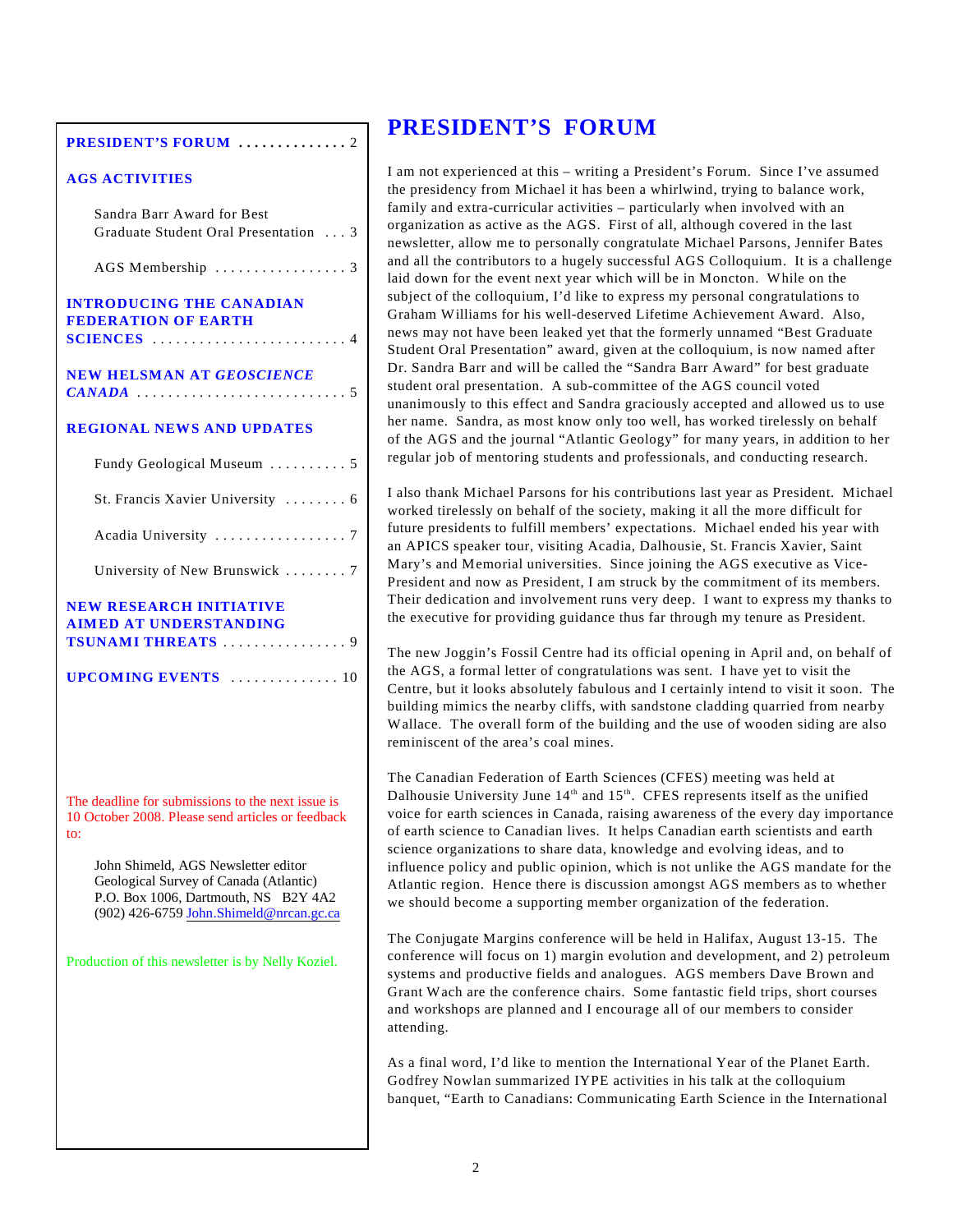Year of the Planet Earth". Of course, I heard on the radio this morning that in fact earth scientists are sharing this illustrious year with the United Nations "International Year of the Potato", or IYP…so make sure when doing web searches to include the "E"! IYPE actually spans from 2007 until 2009 and Canada has just recently joined the international event. There are excellent educational materials already associated with this event and IYPE will provide earth scientists the perfect opportunity to "blow our own horn", while creating an outreach legacy. Speak to at least one person about earth sciences that you wouldn't normally…if you think about it, we in earth sciences have some great one-liner party openers!

One of the IYPE initiatives that particularly intrigues me is the GeoTime Trail: a 4.5 km long trail, each metre representing a million years. Signage along the path, one of which has already been constructed in Waterloo, indicates different geologic eras, epochs and events. Anyone who has tried to explain geologic time to a class of elementary school kids knows the difficulty in truly portraying the time scales involved. What a way to teach: outdoors, on a trail! So, check out IYPE, get ready, and get involved.

*David Mosher* [DMosher@nrcan.gc.ca](mailto:dmosher@nrcan.gc.ca)

## **AGS ACTIVITIES**

----------------------------------------------------------------------------

### **Sandra Barr Award for Best Graduate Student Oral Presentation**



The Atlantic Geoscience Society is very pleased to announce that the recently established award for Best Graduate Student Oral Presentation has been named after Dr. Sandra Barr. This Award will be presented each year to a M.Sc. or Ph.D. student who presents a paper at the annual AGS Colloquium.

Sandra's dedication to the AGS and to graduate student research is truly remarkable. She served as President of AGS in 1978-79, and has been the recipient of both the Distinguished Scientist Award (Gesner Medal) in 1995, and the Distinguished Service Award in 2006. Sandra has also been a member of the editorial board of Atlantic Geology for the entire period of its affiliation with AGS, now 22 years and counting. Since 1978, Sandra has maintained an unrivalled attendance record at annual AGS meetings, being absent only twice. At each meeting, she and her students have consistently delivered excellent presentations on their geological research throughout the Atlantic region.

During Sandra's tenure at Acadia University, she has supervised 42 Masters theses (fully 40% of all the Masters theses ever written in Geology at Acadia) plus co-supervised several at Dalhousie and UNB. She is renowned as an excellent, inspirational classroom teacher, and has helped her students to find rewarding careers in geology for more than 30 years.

AGS is very fortunate to have benefited from Sandra's many contributions through its history, and is honoured to have this award bear her name. Council thanks all Society members who took the time to submit suggestions for naming this new Award.

*Michael Parsons* [MParsons@nrcan.gc.ca](mailto:Mparsons@nrcan.gc.ca)

\*\*\*\*\*\*\*\*\*\*

### **AGS Membership**

In an effort to keep our membership database up to date, we ask that anyone who has changed jobs, email addresses, or home addresses, please send their new contact information to Ann Miller.

Members who did not attend the colloquium, or who have not already sent in their dues must renew their membership.

Membership information and forms may be obtained from the AGS website at ags.earthsciences.dal.ca/Join.php.

----------------------------------------------------------------------------

*Ann Miller* [Marine.Geos@ns.sympatico.ca](mailto:marine.geos@ns.sympatico.ca)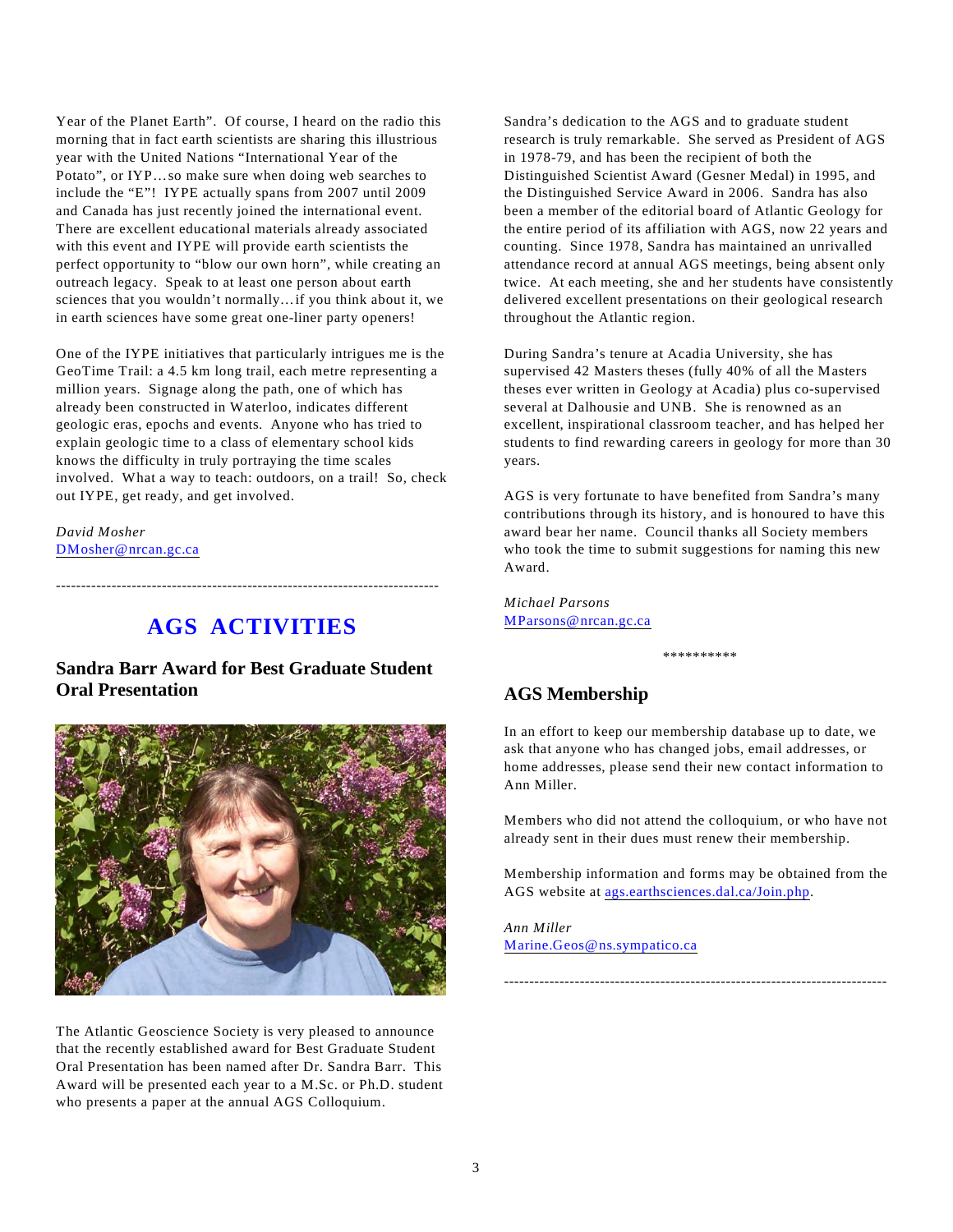## **INTRODUCING THE CANADIAN FEDERATION OF EARTH SCIENCES (CFES)**

Many AGS members will recall the CGC (Canadian Geoscience Council). In 2006/7, the CGC was reorganized into the Canadian Federation of Earth Sciences ([www.geoscience.ca](http://www.geoscience.ca/)). CFES is comparable to the CGC in that it aims to be the unified voice of the Canadian Earth Science Community. In its structure, CFES is modeled after AGI, the American Geological Institute (best known for publishing *Geotimes* and for initiating "Earth Science Week" about 12 years ago). CFES requires membership dues from its member societies (currently about 14) and cooperation with industry has been firmly re-established. The first CFES president is Ian Young who is with Encana in Calgary. Ian hands over to Bill Mercer, a consultant and past president of the Prospectors and Developers Association of Canada in October of this year.

The reorganization of the CGC into CFES, essentially completed at the 2006 CFES Meeting in Quebec City, resulted in a new mission, vision, guiding principles and revised bylaws. In terms of concrete work, this means that CFES focuses on defragmentation of the Canadian earth science community, lobbying to federal and provincial governments on specific issues, and outreach.

#### **Projects and products**

If you want to lobby, you need to have concrete data and information. The new Board of Directors decided to start with something extremely practical: a survey of the demography of our profession and projected future needs for trained geoscientists. This project has recently been completed and will be published separately (watch for the media release on the CFES site). In short, it shows that our profession is headed into a period of sharply increasing labour shortages and that the different branches each have their own distinct demographic issues. Thanks to our member organization CCCESD (Council of Chairs of Canadian Earth Science Departments), in particular to its secretary Rob Raeside, the demographics for Canadian academia represent the full 100% of its work force! The results of this survey will definitely be the subject of much discussion with governments and professional groups in Canada because labour shortages are projected across the board. Governments will need to take a new look at many issues relating to the Canadian talent pool.

CFES is also working to increase visibility and broad understanding of earth sciences by inviting five to six stellar individuals across the profession to the CFES Earth Science Advisory and Advocacy Panel (ESAAP), a high profile group that will help us increase efficiency and effectiveness in getting the word out about the importance of the earth sciences for Canada. We expect to be able to present this panel to you in the fall of this year.

Also in the fall, CFES will host, together with CSPG, GAC, and the Royal Society of Canada, the conference "The Geoscience of Climate Change" at the Banff Center. As part of its lobbying effort, CFES wants to draw attention to issues that are based in earth science and have crucial social relevance, ideally a different topic every 2 or 3 years. Climate change is an obvious issue, and it was fortunate that CSPG and GAC wanted to combine their Nuna and Gussow Conferences for this goal. Andrew Miall, who started his term as President of the Royal Society last fall, was willing to function as technical chair. Registration for the conference is through the CSPG website. In addition, CFES participates in the technical committee of GeoCanada 2010.

Many Canadian earth science societies are active in outreach, often with amazing results and products. AGS stands out as the producer of the Last Billion Years, and the success of "LBY" has already resulted in plans for a similar book about all of Canada, "Four Billion Years and Counting, a Geologic History of Canada". It will be written by a host of authors across the country and coordinated by Jennifer Bates, Rob Fensome, Graham Williams, and Godfrey Nowlan. The "FBY" book will be released as part of the International Year of Planet Earth (IYPE). CFES will hold copyright of "FBY" and is actively involved in fundraising and in the production/ publication tasks. The Canadian National Committee of IYPE, in which CFES is active as well, has raised just about enough money to enable the book to be published.

The Canadian website of IYPE will eventually become the CFES website, a first impression of which can be obtained at [www.earthsciencescanada.com](http://www.earthsciencescanada.com/). One example of the outreach projects hosted on this website is the Earth Science Careers section which is aimed at grades 9 and 10. Complete with videos of earth scientists at work, the project helps students understand how to get on the path to a career in earth science. The project is coordinated by IYPE, CGEN, and CFES.

The CGEN president (currently Fran Haidl) serves on the CFES board, thus ensuring communication between those active in outreach. As part of our defragmentation effort, we have launched an outreach directors' liaison initiative, which involves a quarterly teleconference (attended by about 15 people) sharing ideas and exchanging information. One of the significant results of this effort is a merging of the different student chapters, so that – we hope – there will eventually be a single earth science student chapter in Canada.

CFES is not only about domestic issues. The international profile of Canada in earth sciences is very much our concern. In countries other than Canada, national science foundations safeguard and advocate international participation for all scientists. The particular roles and responsibilities of NSERC prevent it from acting in this manner and, until recently, the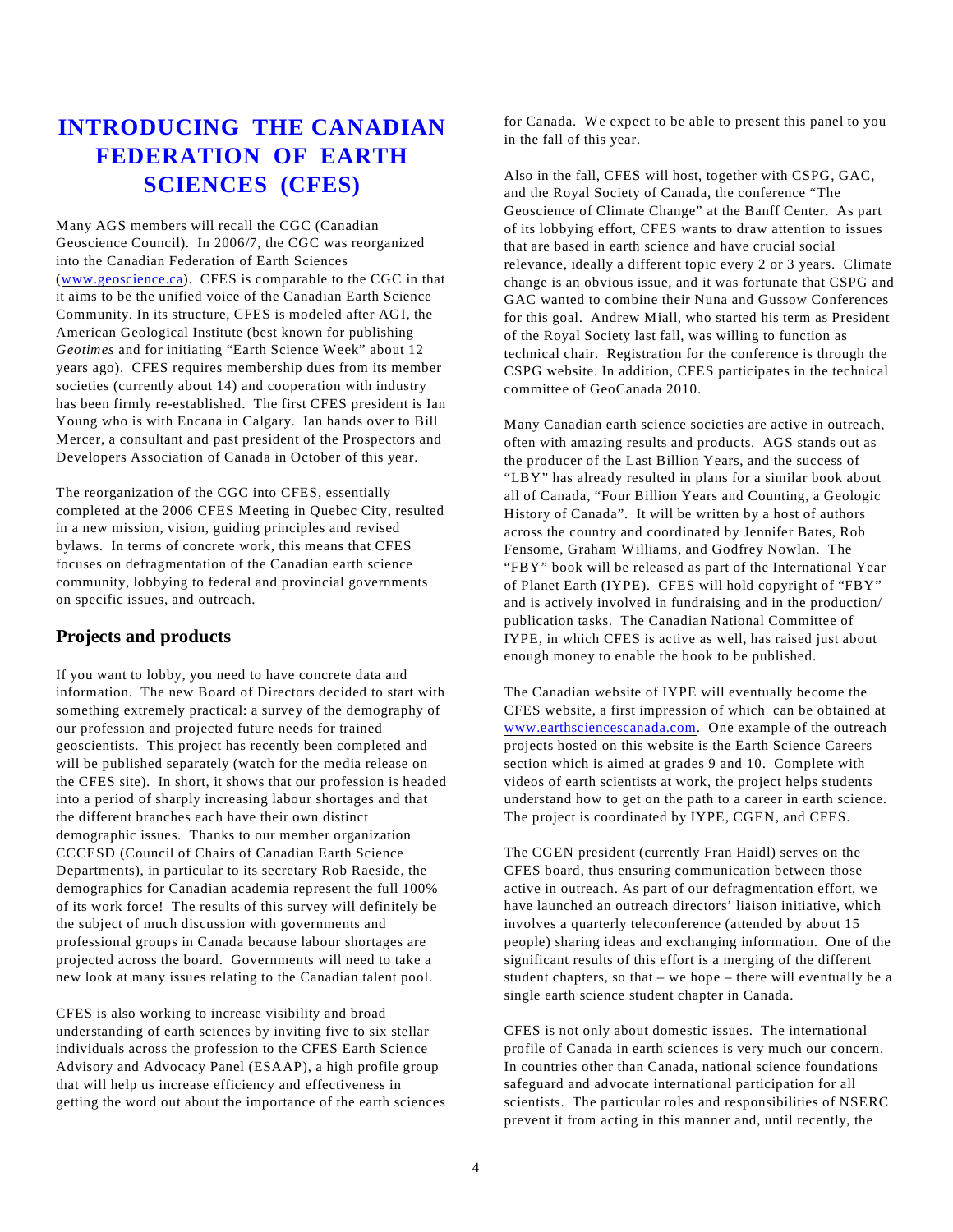Geological Survey of Canada (GSC) took up that role. This included paying membership dues for international research initiatives such as IODP, ICDP, and IGCP. The GSC will no longer be in a position to play this role, and there are good reasons for this change, but this means that new roles and responsibilities must be explored so that Canadian earth sciences does not become isolated from the international scene. CFES is very much involved in these discussions. We are fortunate to have welcomed Peter Bobrowsky, secretary general of IUGS, as CFES's new international director.

On June 14 and 15, CFES met for its semi-annual meeting in Halifax. We were grateful to be given the use of the Milligan Room of Dalhousie's Earth Sciences Department so that, during breaks, we could look out at that magnificent view across the Northwest Arm. We met with regional representatives including the AGS president. AGS is not a member of CFES, partly because AGS is a regional society and CFES was set up as a federation of national societies, although nothing in the CFES bylaws prevents regional societies from joining.

This introduction serves to provide you with information about what CFES does and aims to do. As a regional society, AGS is unusual because of its enormous activity and productivity. AGS members may wish to consider their relationship with respect to CFES, and I hope this introduction will help your thinking on this matter.

*Elisabeth Kosters* CFES managing director [EKosters\\_cfes@magma.ca](mailto:Ekosters_cfes@magma.ca)

## **NEW HELMSMAN AT** *GEOSCIENCE CANADA*

----------------------------------------------------------------------------

*Geoscience Canada,* the flagship journal of the Geological Association of Canada (GAC), has recently made a change at the editorial level. After three years plus of distinguished service to the journal, the team of Steve McCutcheon (N.B. Geological Surveys) and Sonya Dehler (GSC Atlantic) has been allowed to retire and Reg Wilson (N.B. Geological Surveys) will take over the reins.

The journal publishes review-type and broad-interest articles about the earth sciences in Canada, and about developments in the earth sciences outside Canada, that are likely to be of interest to the Canadian earth-science community. Articles are typically written at a technical level that can be understood not only by specialist researchers but also by non-specialists in other branches of the earth sciences.

<span id="page-4-0"></span>Types of articles include review papers, series papers, topical articles presenting new research results in a particular field (all peer-reviewed), issues in Canadian geoscience (e.g. interaction of the earth sciences and Canadian society), book reviews, conference reports, commentaries, and letters to the editor. Series papers examine a specific topic over a period of several issues to several years, and are generally shepherded by Assistant Editors retained for that purpose. Current series include Great Mining Camps of Canada, Igneous Rock Associations, Economic Geology Models, Remote Predictive Mapping, Geology of the Parliament Buildings, and Geology and Wine.

The International Year of Planet Earth is the subject of a new series that will appear in the upcoming several issues. The series will feature reviews and personal perspectives from invited authors on a number of societally relevant themes, including health, climate, groundwater, oceans, soils, deep Earth, megacities, hazards, resources, and life. Incidentally, brochures on each of these themes are available in hard copy, and can be downloaded free from the IYPE website ([yearofplanetearth.org/index.html](#page-4-0)).

Another rapidly growing area of global-scale activity that I hope to bring to the pages of *Geoscience Canada* as a new series, concerns the related fields of geoheritage, geoparks, and geoconservation, which may be defined as preserving, promoting, or explaining geological features of scientific, cultural and aesthetic value. Anyone who was fortunate enough to sit in on the geoheritage symposium at the recent GAC-MAC in Quebec City will be aware of the enormous potential this concept has for bringing a knowledge and appreciation of geoscience to the general public.

*Geoscience Canada* is freely available over the internet to members of GAC, so if you aren't a member, please give some serious consideration to becoming part of "Canada's Geoscience Connection" at [www.gac.ca](#page-4-0); the membership fee is less than the cost of a return trip from Bathurst to Halifax, or a dinner for two at a good restaurant. And if you have some material for an article, report, commentary or other, that would be a good fit for *Geoscience Canada*, please contact me.

*Reg Wilson* [Reg.Wilson@gnb.ca](mailto:Reg.Wilson@gnb.ca) (506) 547-2070

## **REGIONAL NEWS AND UPDATES**

----------------------------------------------------------------------------

#### **Fundy Geological Museum**

As the Fundy Geological Museum embarks on its  $15<sup>th</sup>$  season of operation, staff members anticipate welcoming our  $325,000<sup>th</sup>$  visitor since we opened to the public in 1993. The museum provides residents of Cumberland County and our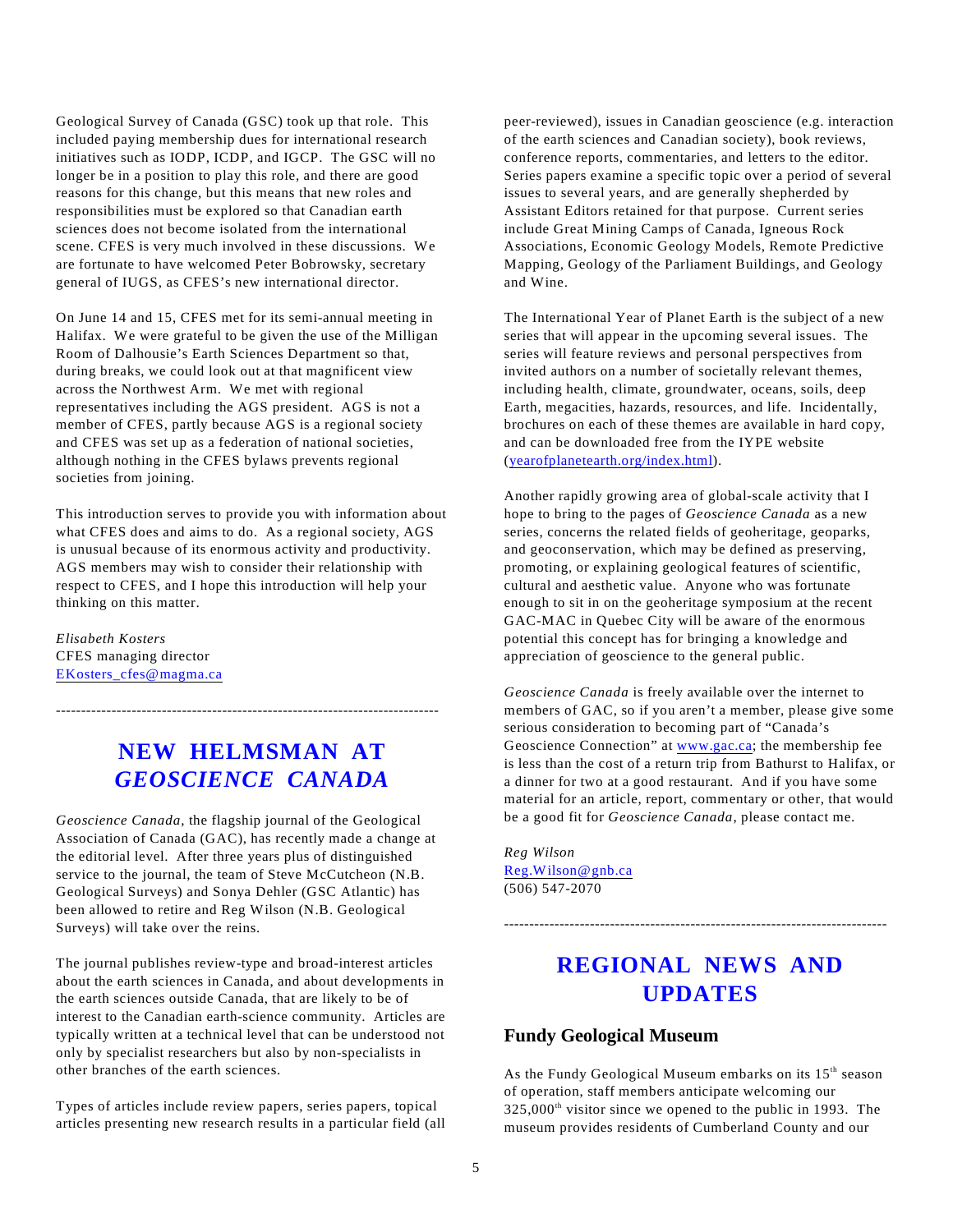visitors with an opportunity to learn about the region's rich natural heritage, including the record of our diverse geological history, Canada's oldest dinosaurs, and the Bay of Fundy tides.

Although 22,000 visitors are attracted to the museum each year, it is recognized that our future depends on the continued promotion of our region as a destination. With the recent opening of the Joggins Fossil Institute, northwestern Nova Scotia now has a core of significant sites, within the Fundy Shore-Annapolis Valley Tourism Region, that tell the stories of our rich natural and cultural heritage.

Earlier this spring the Department of Tourism, Culture and Heritage released a document entitled "A Treasured Past, A Precious Future: A Heritage Strategy for Nova Scotia, 2008- 2013". The role and impact of Nova Scotia's natural heritage, in the development of the province's cultural heritage has been acknowledged. The Heritage Division is currently working on an interpretive master plan that will explore and articulate this relationship. As part of this activity, the Fundy Geological Museum is re-examining it's role in the interpretation of the province's story to identify opportunities to renew and rebrand our programs, exhibits and services.

Geological time does not end millions of years ago. Our natural heritage continues to play a daily role in each of our lives (cultural heritage), drawing visitors from around the world. The museum's exhibits and programs are currently based on the region's rocks, fossils and minerals, including agate, amethyst and some of Canada's oldest dinosaur skeletons. While these minerals and fossils are recognized as icons in their own right, we believe we have an opportunity to more fully interpret the role of the region's geologic past, in the development of another icon, the Bay of Fundy.

Refreshing the museum's interpretive plan will enable us to highlight two of the region's icons: the Bay of Fundy tides, and Canada's oldest dinosaurs. We believe that there are opportunities to explore elements that are not explored in the existing gallery, to enhance the connections between our museum and related heritage sites, to compliment and support the stories told by our partners, and to differentiate our own product.

The museum's board of directors and staff, in partnership with the Cumberland Regional Economic Development Association and the Nova Scotia Museum's Heritage Division, have been working to achieve this vision for a number of years. The rebranding project has now reached the stage where a refreshed story line is being developed. This activity will be carried out in consultation with members of the AGS Education Committee.

The Department of Transportation and Infrastructure Renewal has engaged an architectural firm to design a concept for the new exhibit gallery layout. The renewed story line will form

the basis of a request for proposals to develop a new concept plan for the exhibit gallery and museum program, and exhibit design. Funding has been received from the province to initiate this phase of the re-branding project, which should be completed by the end of this year. It is anticipated that the refurbishing the gallery and fabrication and installation of the new exhibits would be undertaken following the 2009 summer season.

The Fundy Geological Museum is a part of the Nova Scotia Museum Family and is operated by the Cumberland Geological Society.

Visit Nova Scotia's Jurassic Past at [fundygeo.museum.gov.ns.ca/](http://fundygeo.museum.gov.ns.ca/).

Project Prosauropod updates are available at [museum.gov.ns.ca/fgm/lab/lab.html](http://museum.gov.ns.ca/fgm/lab/lab.html).

Get the scoop on events at 27 marvelous museums by e-mail! Subscribe today at [museum.gov.ns.ca/news/subscribe.htm](http://museum.gov.ns.ca/news/subscribe.htm).

*Ken Adams* Director/Curator, Fundy Geological Museum [AdamsKD@gov.ns.ca](mailto:adamskd@gov.ns.ca)

\*\*\*\*\*\*\*\*\*\*

#### **St. Francis Xavier University**

We have had a busy year to date in Earth Sciences at St. Francis Xavier University and are particularly pleased with our recent graduates from the department. We have had five B.Sc. honours thesis defenses this year by Stephanie Blais, Sarah Hindle, Julia King, Andrew MacDougall and Erica Underwood. These theses covered a range of topics including petrology, hydrogeology, and climatology. Highlights included Sarah Hindle's work on the hydrogeology of crustal scale faults, which was awarded the first annual Dr. Randall F. Cormier Award for the Best Thesis in Earth Sciences and Andrew MacDougall's work on subsurface heat flow in general circulation models that was recently accepted for publication by Geophysical Research Letters. Andrew was also awarded the Professor Donald J. MacNeil Memorial Award for Earth Sciences at this year's convocation. Other award winners in the department included Julia King, who won the Mining Society of Nova Scotia Centennial Scholarship Medal and Amanda Ehler, who was awarded the Mary Tramble Memorial Award for Field Geology.

St. Francis Xavier University also experienced a good deal of success in the latest round of NSERC awards. Stephanie Blais, Andrew MacDougall and Carrie-Ellen Gabriel received NSERC Postgraduate Awards this spring. Stephanie will be continuing her studies at the University of Alberta and Andrew will be taking up residence at Simon Fraser University.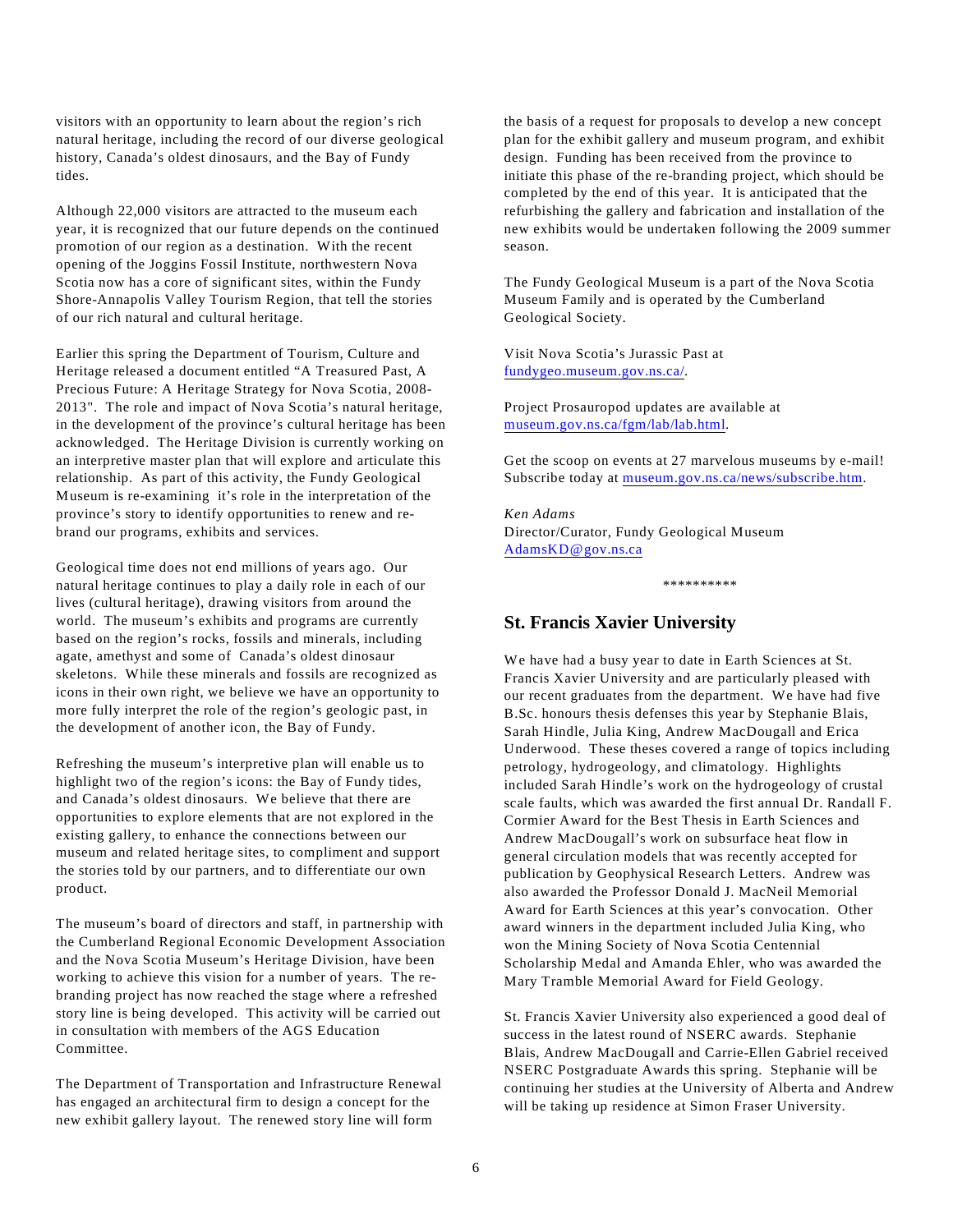Carrie-Ellen is part of our growing M.Sc. program at St. Francis Xavier University and is studying under Lisa Kellman.

In other award news, Lisa Kellman and Dave Risk recently received a Canadian Foundation for Innovation "Leaders Opportunity Fund" award for their proposal "Infrastructure for Monitoring Environmental Gas Exchange Processes". The Nova Scotia Research and Innovation Trust will provide additional funds for this project. This equipment is part of a larger effort to better understand current and future biogeochemical changes in global ecosystems. The new infrastructure will contribute immediately in soil monitoring of gas exchanges to examine source-sink magnitudes and controlling processes in soils of disturbed and undisturbed ecosystems; in experimental manipulations of gas exchange processes at field stations and in the laboratory setting; and in innovation in the areas of soil-gas exchange field measurements.

#### *Grant Ferguson* [GFerguso@stfx.ca](mailto:gferguso@stfx.ca)

\*\*\*\*\*\*\*\*\*\*

### **Acadia University**

Acadia's Spring Convocation was held on May 12<sup>th</sup>. Four students received BSc degrees in Geology, two of which were BSc Honours degrees. In addition, four degrees were awarded in Environmental Geoscience, 4 degrees in Environmental Science with Honours, and 3 regular BSc degrees in Environmental Science. Four students received MSc degrees in Geology. We wish all of our graduating students the best of luck and good fortune.

Ian Spooner and a host of coauthors, including former students Bryan Martin (now at MUN) and David Mazzucchi (UVic), presented a paper at the joint meeting of the Canadian Geophysical Union and the Canadian Geomorphology Research Group which was held in Banff, AB from May 11- 14th. The talk was entitled "The Effects of Climate Change on Fen Morphology and Blanding's Turtle Habitat in Nova Scotia" and was presented in a session devoted to the biogeosciences.

The department also was well represented at the GAC-MAC meeting in Quebec City on May 22-25, with poster presentations by undergraduate student Kara-Lynn Scallion and graduate students Matthew Tucker, Tamara Moss, and Pizye Nankamba. In addition Sandra Barr was co-author on talks by John Waldron and posters by Chris White and Adrian Park.

Linda Lusby is the incoming president of the Canadian Universities Environmental Science Network (CUESN) for a 3 year term. The CUESN links program heads from environmental science programs in universities across Canada.

The organization was originally formed to share best practices among environmental science programs and to participate actively in the both accreditation of programs and registration of individuals.

Dr. Peir Pufahl is collaborating with a team of NASA-funded scientists led by Clark Johnson from the University of Wisconsin – Madison to explore the signature of early life in ancient Earth rocks such as iron formation. While in the field in northern Ontario in early June they used a miniature, stateof-the art X-ray diffractometer to analyze the composition of these rocks. This prototype is similar to the instrument that will fly on the Mars Science Laboratory rover to investigate the past or present ability of Mars to support life.

The department is pleased to welcome a new adjunct professor, Dr. David Risk of St. Francis Xavier University. David will be collaborating with Canada Research Chair Nelson O'Driscoll on their mutual interests in biogeochemistry.

After having successfully avoided the job for 32 years, Sandra Barr will become acting head of the Department of Earth and Environmental Science on July 1, standing in for Rob Raeside who continues as Acting Dean of Science. Sandra was honoured to receive the Career Achievement Award of the Volcanology and Igneous Petrology Division of the Geological Association of Canada at the annual meeting of the Division in Quebec City.

*Sandra Barr* [Sandra.Barr@acadiau.ca](mailto:Sandra.Barr@acadiau.ca)

\*\*\*\*\*\*\*\*\*\*

#### **University of New Brunswick**

Pamela Dickinson defended her Ph.D. thesis in June entitled "Geomorphological Processes and the Development of the Lower Saint John River Human Landscape", supervised by Profs. Bruce Broster and David Black. We had two defences in May. John Evangelatos defended his M.Sc. thesis on "A Magnetic Investigation of the Ile Rouleau Impact Structure, Lac Mistassini, Quebec", which was supervised by J.G. Spray and K. Butler. Simon Craggs defended his M.Sc. thesis on the "The Structural Control and Tectonic Evolution of the Campbellton Region, Northern New Brunswick, Canada", which was supervised by J.G. Spray.

We also had a healthy number of successful undergraduate theses completed this year. Justin Bernard presented on "Controls on Mineralization of the Naartok East Gold Deposit, Hope Bay Volcanic Belt, Nunavut" (supervisor: David Lentz). Susan Brodie presented on "Double S Zone deposit, Lac Turgeon Granite, north shore of the St. Lawrence Seaway, Quebec, Canada: mineralogic, petrogenetic, and geochronologic constraints" (supervisor: David Lentz).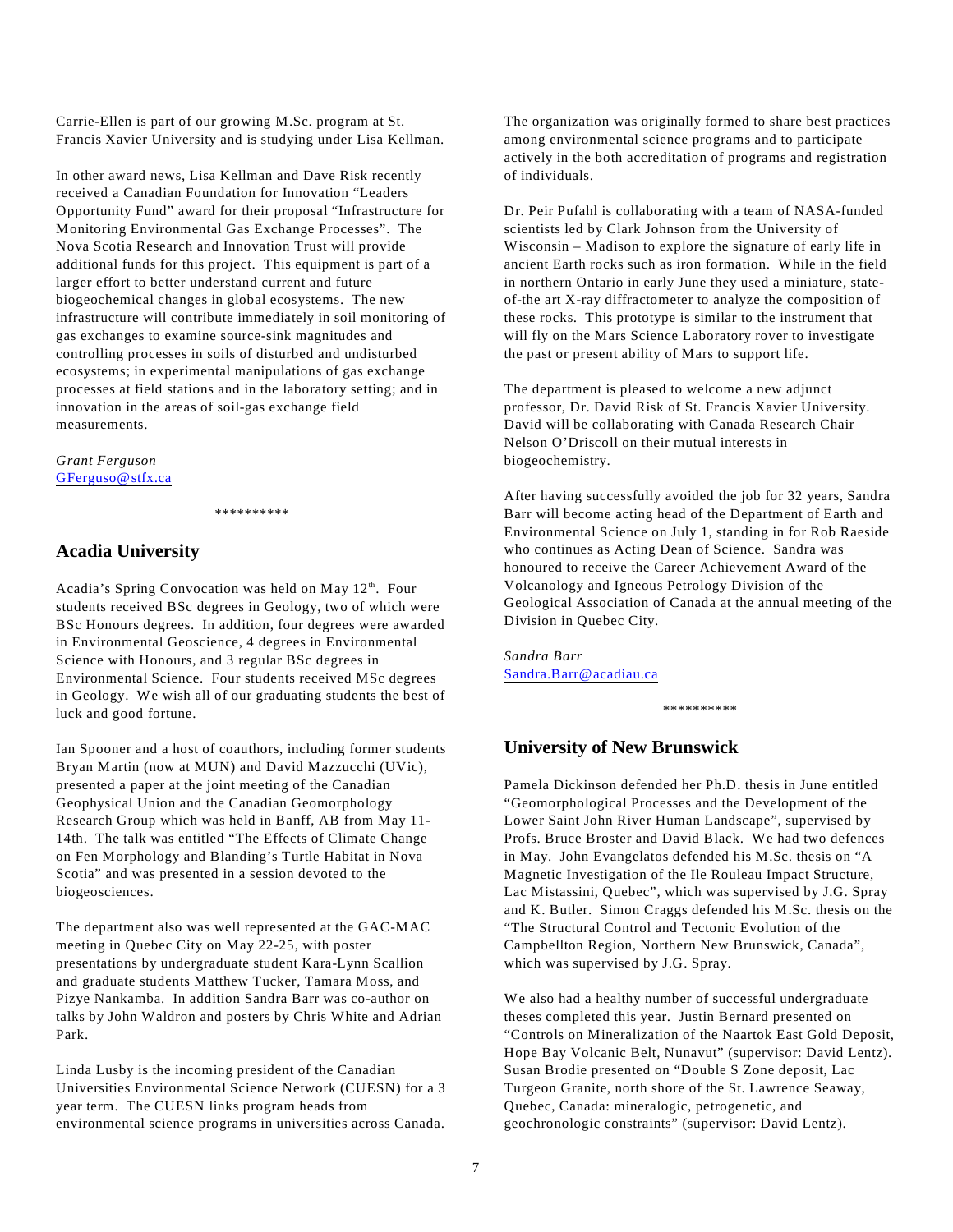Gregory Lockhart presented on the "Midnite Mine: Uranium Mineralization and Monazite Geochronology" (supervisor: David Lentz). Theresa MacMillan presented on, "Geology, Petrology, and Geochemistry of Andesite flows and associated Intrusive Porphyry in the Spences Bridge Belt, Lytton, British Columbia: Implications for Precious-Metal Exploration" (supervisor: David Lentz). Erin Powe presented on "Petrology, Geochemistry, and Distribution of the Copper Zones at the Brunswick No. 12 Volcanogenic Massive Sulfide Deposit, Bathurst Mining Camp, New Brunswick" (supervisor: David Lentz). Lise Robichaud presented on "Geology and Architecture of Deformation Associated with the Scottie Creek Fault, Western Yukon" (supervisor: Joe White). For the Engineering design course (Geological Engineering group) Jeff Gilchrist, Daniel Guest, Matt MacKay, Chris MacPherson, Mark Randall, Jane Simmons presented "Design and testing of methods to search for evidence of seepage through an earth dam: Mactaquac Generating Station, New Brunswick" (supervisors: Karl Butler and Tom Al).

We have 8 new graduate students beginning their research this spring with Profs. John Spray, Karl Butler, Tom Al, Dave Keighley, Joe White, and David Lentz.

At the recent Canadian Institute of Mining and Metallurgy (CIM) Conference and Exhibition in Edmonton, UNB economic geologists won two national awards. Sean H. McClenaghan (Ph.D. student) and Prof. David Lentz, together with their co-author Chris Beaumont-Smith (Manitoba Geological Survey), won the Barlow Memorial Medal for best paper. The citation read "In recognition of an excellent paper entitled, *The Gold-rich Louvicourt volcanogenic massive sulfide deposit, New-Brunswick: A Kuroko analogue in the Bathurst Mining Camp*". Alex Wills (Ph.D .student), Prof. David Lentz, and Gilles Roy (Xstrata Zinc) won the CIM Actlabs best student paper published in the CIM Geological Society journal Exploration and Mining. The citation read, "*In recognition of an excellent paper entitled, Felsic Volcanic Chemostratigraphy and Multiple Iron Formation Intersections: Resolving Geometry at the Brunswick No. 6 VMS Deposit, New Brunswick*".

The Barlow Medal includes a plaque for the lead author, and the Actlabs award includes a cheque for \$1000 from Actlabs. These projects represent only a fraction of the research completed on mineral deposits in the giant zinc-lead-copper deposits in the Bathurst Mining Camp, which was supported by NB DNR-Minerals, Xstrata Zinc, First Narrows Resources, and Blue Note Mining, with several other mineral exploration companies exploring in this area. A few ongoing research projects in UNB Geology continue to focus on enhancing the exploration success in the region.



The UNB Geology Hale Trip, named after Prof. Ernie Hale who endowed the fund supporting this trip, went to Iceland this spring after final exams. The trip was organized by Erin Powe  $(4<sup>th</sup>$  year student) and was also attended by Prof. Cliff Shaw. The group of 11 students flew to Reykjavík from Halifax. They saw everything Icelandic, we hear, but Cliff found that the beer left much to be desired! The group photo above was taken on an outlet glacier from the main Vatnajokull glacier and was taken by the official Glacier Guide; it does look awesome doesn't it.

This spring, Profs. Chris MacFarlane and David Lentz, with UNB student Karen Grey, went to the Morila Gold Mine in Mali to undertake further research work to help Randgold find another deposit. This intrusion-related gold deposit has operated since 2000 and has been making approximately 80 million dollars profit each quarter. It represents a substantial contribution to the economy of Mali, as does mining in most east African economies.

Prof. Cliff Shaw is off on sabbatical to Frankfurt as the Mercator Visiting Professor in the Department of Mineralogy and Physical Chemical Mineralogy at Johann Wolfgang Goethe-Universität Frankfurt am Main, Germany. He will be working on experiments on trace element partitioning during mineral melt reactions and on magma transport dynamics in the Eifel field (with Alan Woodland). More info on the Mercator program is at:

[www.dfg.de/en/research\\_funding/scientific\\_contacts/mercator/](http://www.dfg.de/en/research_funding/scientific_contacts/mercator/index.html) [index.html](http://www.dfg.de/en/research_funding/scientific_contacts/mercator/index.html)

Prof. Joe White is also on sabbatical this year (July  $1^{st}$  2008 to 2009), and he won't tell anyone what he's doing…I wonder why? Prof. Chris MacFarlane is presenting at Prof. Paul Sylvester's ICP-MS Short Course at the Goldschmidt in Vancouver in mid July. Prof. Karl Butler and his applied geophysics group are working this summer on a variety of field projects related to near-surface geophysics including ongoing investigations of the link between seismo-electric phenomena and pore fluid type/mobility, as well as new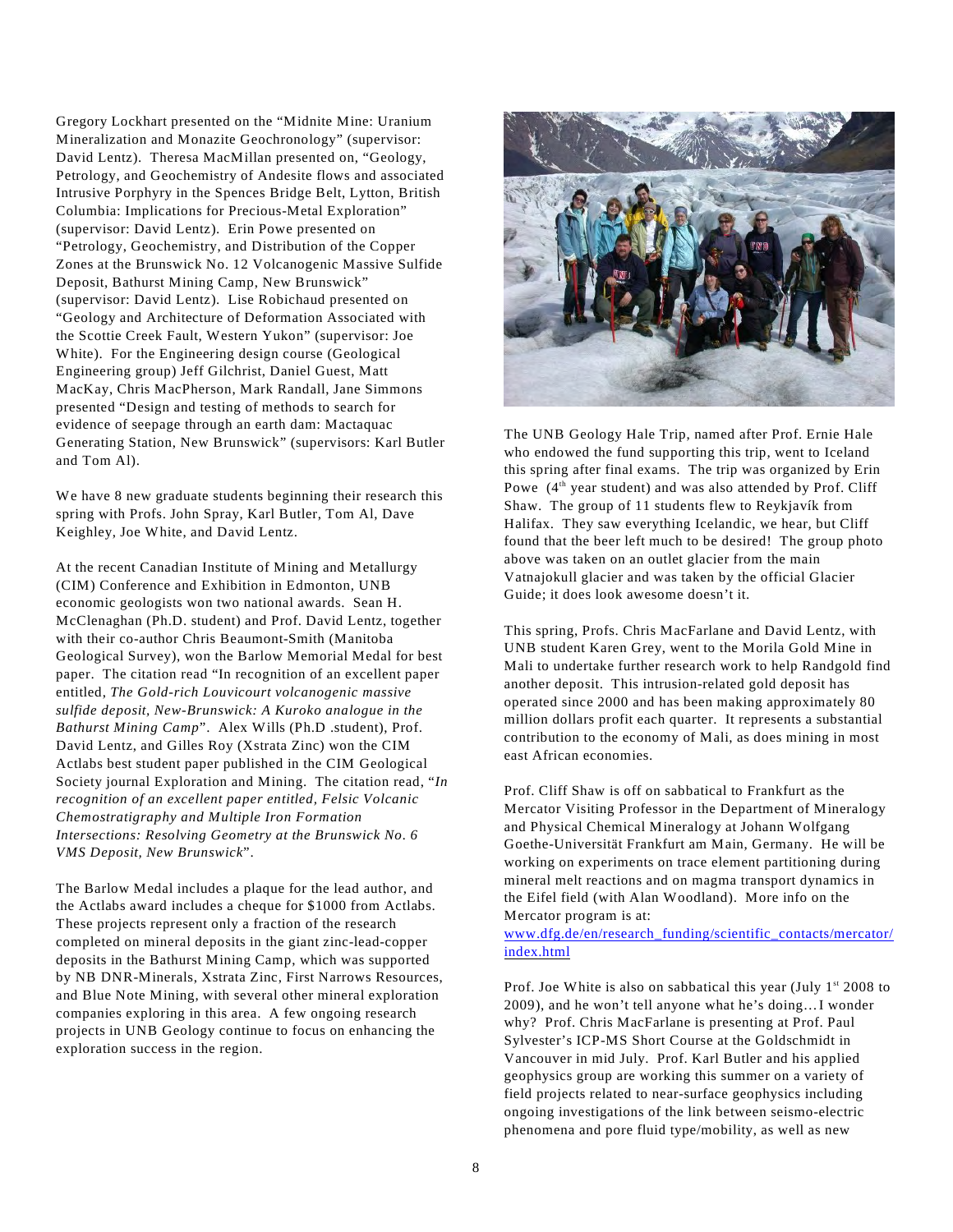projects applying more established methods to the study of mineral deposits in the Bathurst mining camp and to nitrate contamination in fractured bedrock aquifers underlying areas of intensive potato cropping.



Prof. Karl Butler and Dr. Adrian Park hosted a very excited group of young students recently; in the photo above (courtesy of Mike West, M.Sc. candidate) you can see the seismic array laid out for the kids to see just how waves can move through the earth….if they all jump at once!

The "New Perspective on Mars" exhibit made up of giant photographs taken by the European Space Agency's unmanned spacecraft, the Mars Express was on the UNB Memorial Hall campus this spring. Detailed text accompanied the images. This is the only Canadian venue for the exhibit, which ran from May 23 to June 27. With 3-D glasses you gain a new perspective of the Red Planet. The exhibit features giant photographs taken with a high-resolution stereo camera aboard the European Space Agency's unmanned spacecraft, the Mars Express. There are striking images of ravines, riverbeds, cliffs and craters and a towering, miles-high volcanic mountain. Guest lectures in Memorial Hall by Alain Ouellet will discuss the Maple Leaf on Mars. Mr. Ouellet is the program manager of Planetary Exploration and Space Astronomy for the Canadian Space Agency (CSA); he is responsible for the CSA's science missions that explore Mars and analog sites on Earth and astronomy missions. Prof. Spray was involved in arranging this outreach exhibit, he holds the Canada Research Chair in Planetary Materials, and he is the director of the Planetary and Space Science Centre at UNB Geology.

Dr. Adrian Park is arranging to run an EdGEO Workshop at UNB Geology with Science East later on in the summer.

Lastly, renovations for the Quartermain Centre will begin this summer, which will involve considerable renovation of the geology department. Robert Quartermain (CEO of Silver

Standard Resouces and UNB Alumnus) donated to the creation of this outreach facility.

*David Lentz* [DLentz@unb.ca](mailto:Dlentz@unb.ca)

## **NEW RESEARCH INITIATIVE AIMED AT UNDERSTANDING TSUNAMI THREATS**

----------------------------------------------------------------------------

(excerpted with permission from a 2008 DalNews article written by Marla Cranston)

*Azhii peralai:* from the deep … large waves.

This is the expression for tsunami in Tamil, the oldest language in southern India. For an ancient dialect to have its own phrase for destructive waves triggered by earthquakes, the people of Tamil Nadu likely experienced tsunamis periodically through the centuries, says Halifax scientist Alan Ruffman who is an honorary research associate in the Department of Earth Sciences. What better way to predict the threat of future tsunamis than studying patterns from the past? Coastal sediments provide a potent geological record of recent and ancient tsunamis, he says, adding that the size of the sand particles can provide clues about the actual height of the water column.

This kind of research is relatively new. Much more study is required to develop statistics and timelines that can serve as a guide to help people in Southeast Asia better prepare for the next monster wave. To that end, the Shastri Indo-Canadian Institute has awarded a seed grant to help Dalhousie University develop a tsunami research partnership with the University of Madras in Chennai, India. In his funding proposal, Mr. Ruffman envisioned a long-term alliance to generate potentially life-saving new knowledge from research by faculty and students in the two coastal cities, starting with in-depth study of the history of tsunamis in the Bay of Bengal. This will range from detailed geological sediment studies to analysis of southern India's early writings and folklore, to find human accounts of early tsunamis.

The objective of the research, says Mr. Ruffman, is "to put a solid estimate on the return period of such devastating events. This would allow communities and governments to put in place the necessary tsunami warning systems and evacuation procedures for future events". It could go much further than that, with such proactive steps as restoring mangrove vegetation, to help prevent tsunami erosion along coastlines, and even moving whole villages to safer locations.